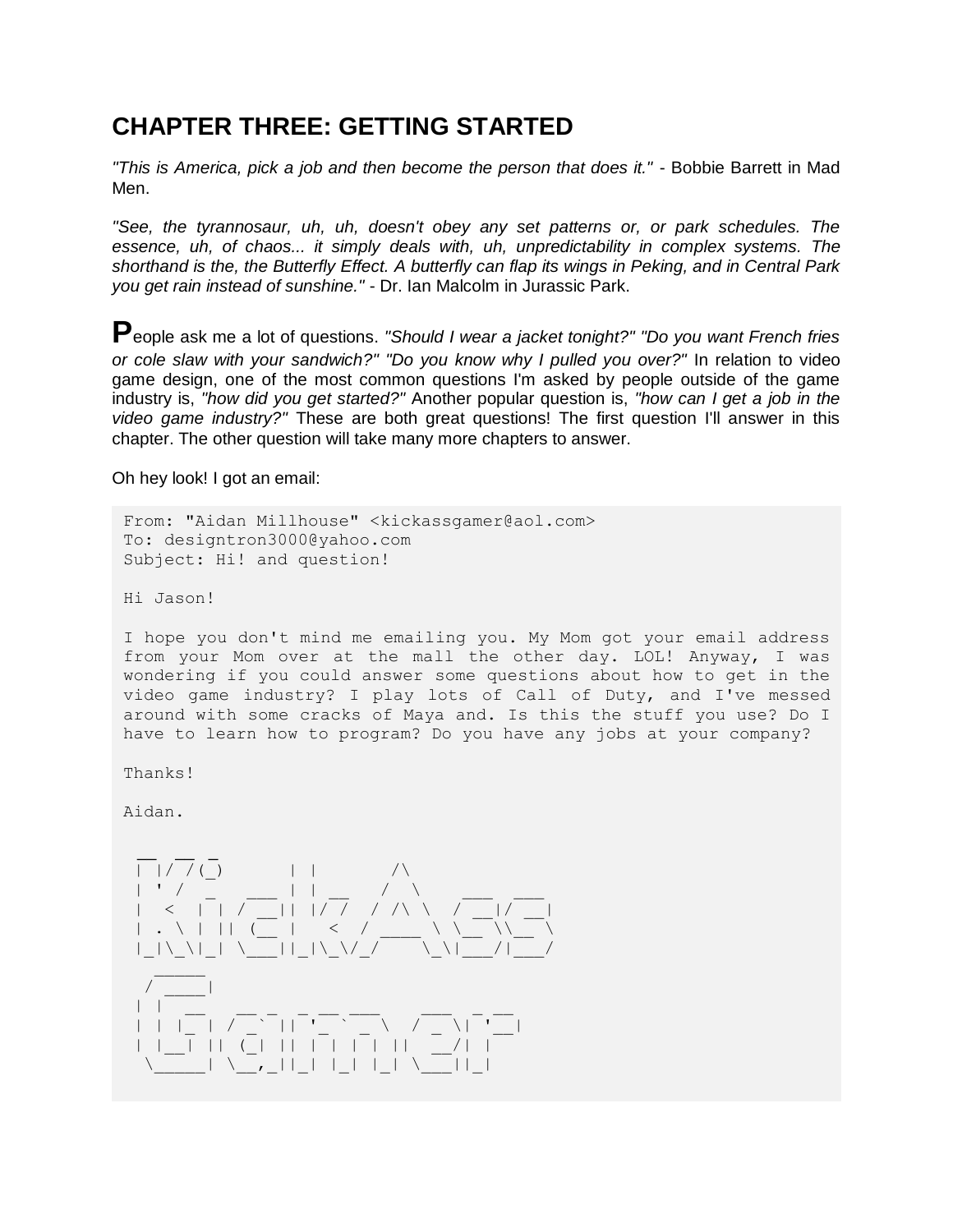From: "Jason Weesner" <designtron3000@yahoo.com> To: "Aidan Millhouse" <kickassgamer@aol.com> Subject: Re: Hi! and question!

Hi Aidan,

Thank you for your email!

Now, I hate to be a bummer, but during my time in the video game industry, I've gotten a few emails like yours. Sure you sound like a nice guy, but, honestly, you don't stand much of a chance of getting into the crowded and competitive video game industry with an email where your signature shows more creativity and forethought than your actual message! If you're going to take the time to contact somebody, make it count! And, you know, it's true what they say: **you only get one chance to make a first impression!**

There are MUCH better ways to get a foot in the door and the next few chapters cover what you can do to learn about game design before you have any professional or academic experience! First, we'll take a look at what I like to call "life experience" and it only requires two things to get started: **PASSION** and **ENTHUSIASM**. Passion means that you believe in yourself and you have a love for what you're interested in: hobbies, movies, games, music, art, writing, etc. Enthusiasm means that you can recognize opportunities, always try your hardest when provided with them, and make other people believe in your passion!

Do you know how Tim Schafer (designer of Brutal Legend, Psychonauts, Full Throttle, Maniac Mansion, etc.) got a job at LucasArts? He drew a one page comic in the form of a graphic adventure which showed him working at LucasArts. True story! Look it up if you don't believe me! Keywords: Schafer + Lucas + Start.

Cheers! Jason Weesner

P.S. Why don't you check out the following story about two kids not unlike yourself and what happened to them. I like to call it...

## **"Wasted" Opportunity**

All kinds of friends ask for favors: best friends, good friends, acquaintances, friends of friends, etc. Back in 1996, I worked at a small Sega Genesis game developer called BlueSky Software. A close friend of mine asked me if there were any job openings that her brother might be qualified for. Let's call her brother "Jim". Luckily for Jim, he was a huge baseball fan and we needed a couple of testers to help out with some last bugs on Sportstalk World Series Baseball. At the same time, a coworker recommended his brother for the other test position. We'll call him "Brian". During their first week, both Jim and Brian came to work buzzed every day and didn't do much more than warm a couple of seats in the office. In the morning when they came in, I would take a stroll by their test area to be supportive and see how they were doing...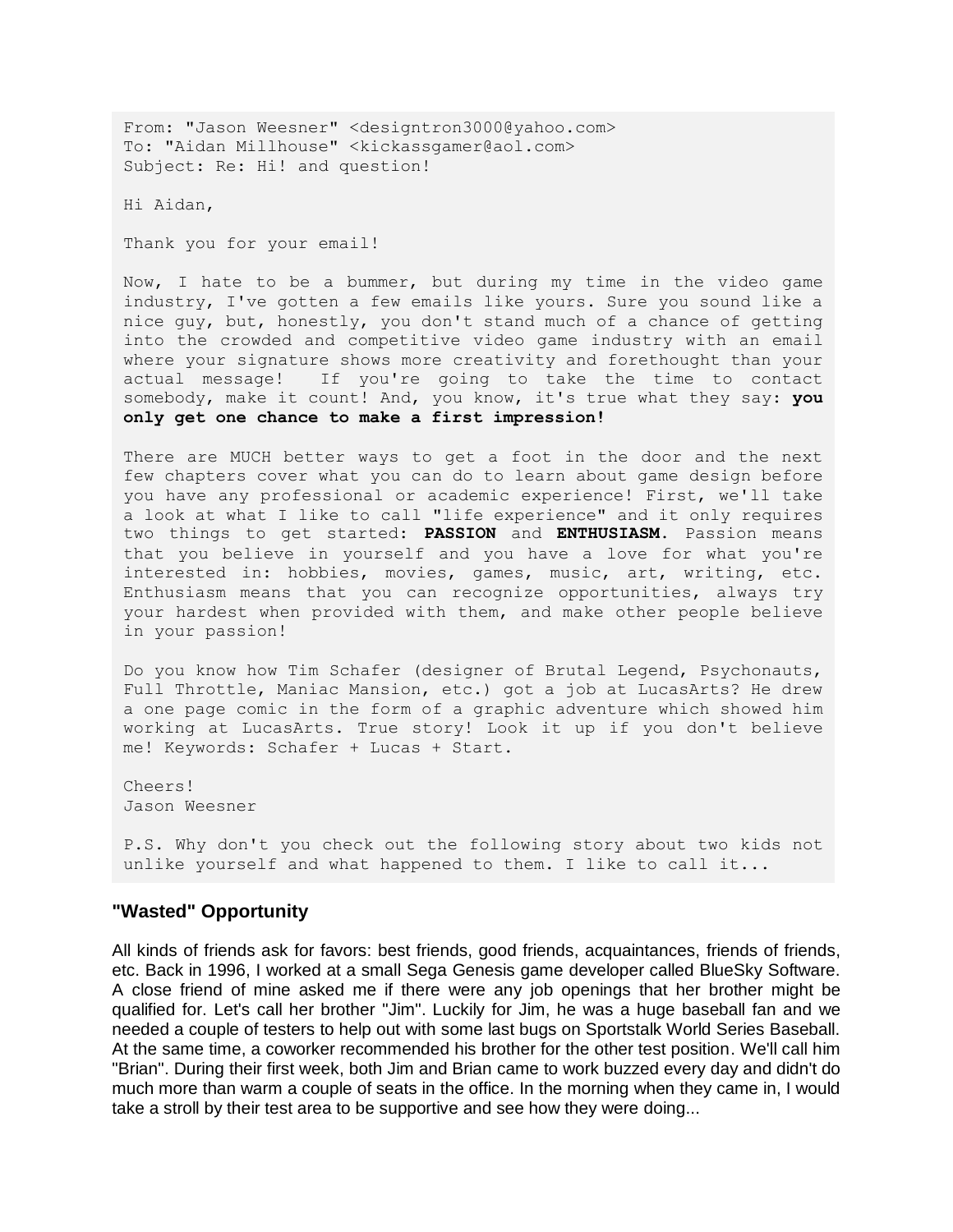

By the second week Jim was still coming to work high all the time (when he bothered to show up) while Brian started to develop an interest in the development process. When Brian reported a bug, he made it a point to provide as much information as possible and also ask the development team lots of questions if he didn't understand something. By the third week, Jim was let go after he just quit showing up and Brian's brother was teaching him 3D modeling in addition to testing the game. Nobody knows what happened to Jim, but Brian is now a professional, successful game artist whose work can be seen in many big games that you may have played!

## **PROTIPS!**

- Be aware of how you are perceived! First impressions are lasting!
- Every interaction is an opportunity to learn something.
- Answer questions intelligently!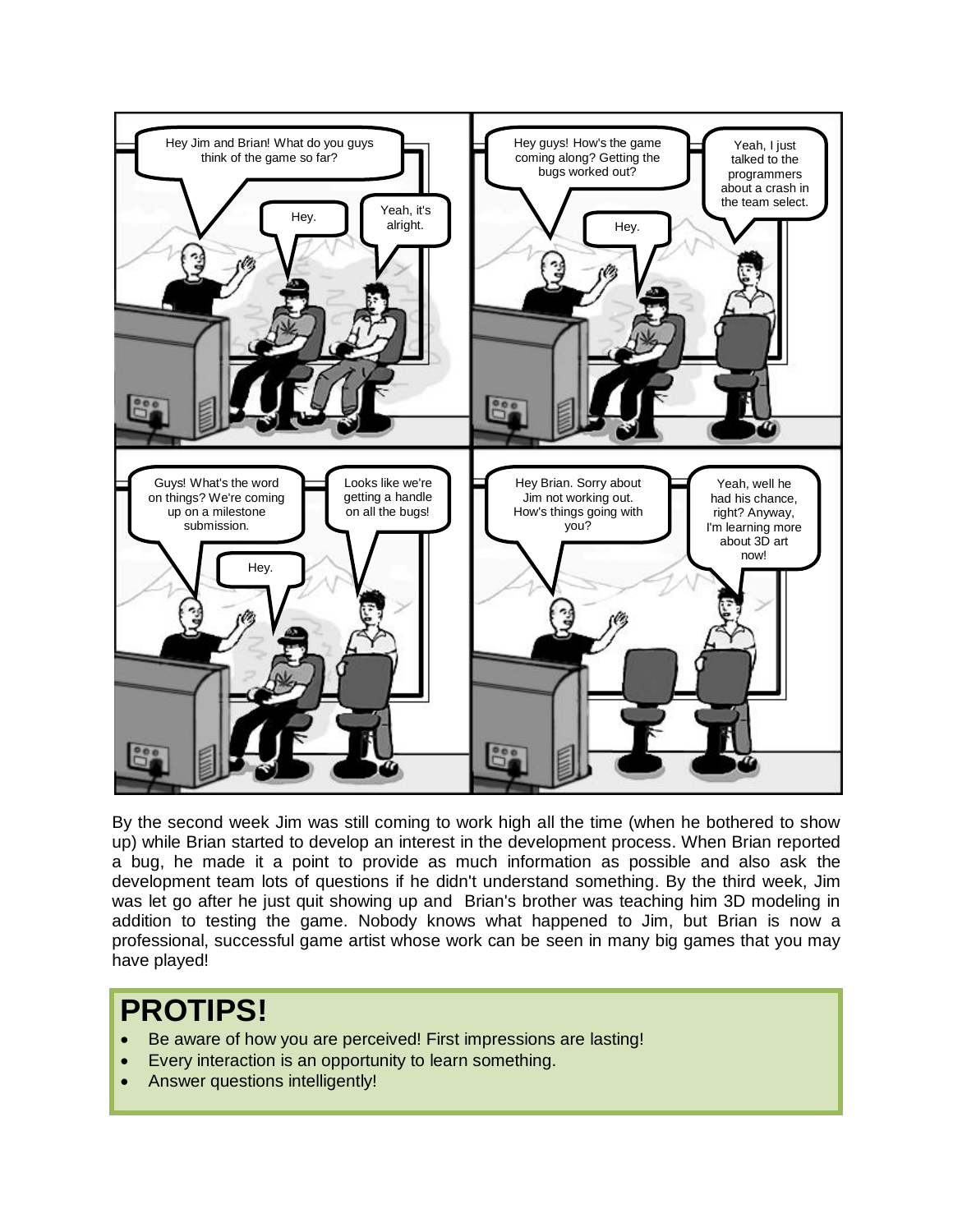## **How I Got My Start**

People always ask me how I got my start designing video games:



Well, actually, it didn't happen quite like that. My path to video game design involved lots of life experience, knowing the right people, being in the right place at the right time, and taking advantage of an opportunity. So, how does that all work?



Many people I talk to express a common frustration that they don't know how to get a job in video games without specific experience. The kids in this class didn't quite have the perspective to understand my explanation of **life experience.** They don't understand that everything they're learning in school and every hobby or interest they have can be turned into useful, applicable experience. Seriously, if you know that Mega Man is blue, that makes you more well-informed about video games then a lot of professionally employed video game developers! I like to think of life experience as everything that happens to you from the moment you pop out of the womb to the moment you jump back into the earth.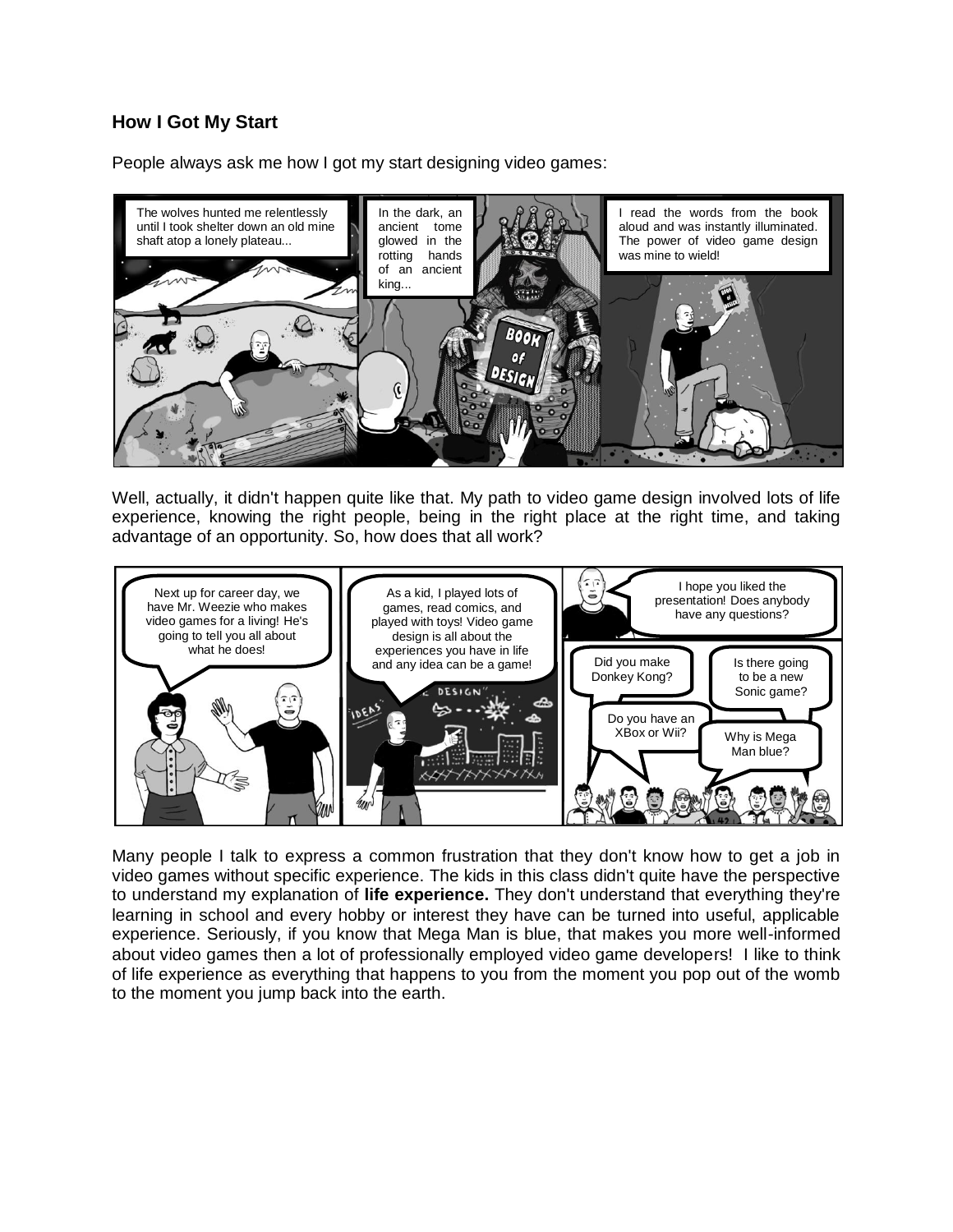

Some of those categories may seem a little random, but there is a method to my madness, so bare with me! OK. Hobbies can teach you valuable new skills or build upon existing skills while giving you access to a network of fellow hobbyists who share your interests. Sports help improve your coordination while imparting important lessons about teamwork. Musical instruments create harmony and melody and facilitate pattern recognition. As we'll discuss later, books, movies, comics, and just about any other type of popular media are common ground as reference for video game design. Whether you like to cruise around town or fly around the world, travel exposes you to different cultures and different ways of thinking. Organizations like the Boy Scouts teach important survival skills which could be very important if a zombie epidemic hits!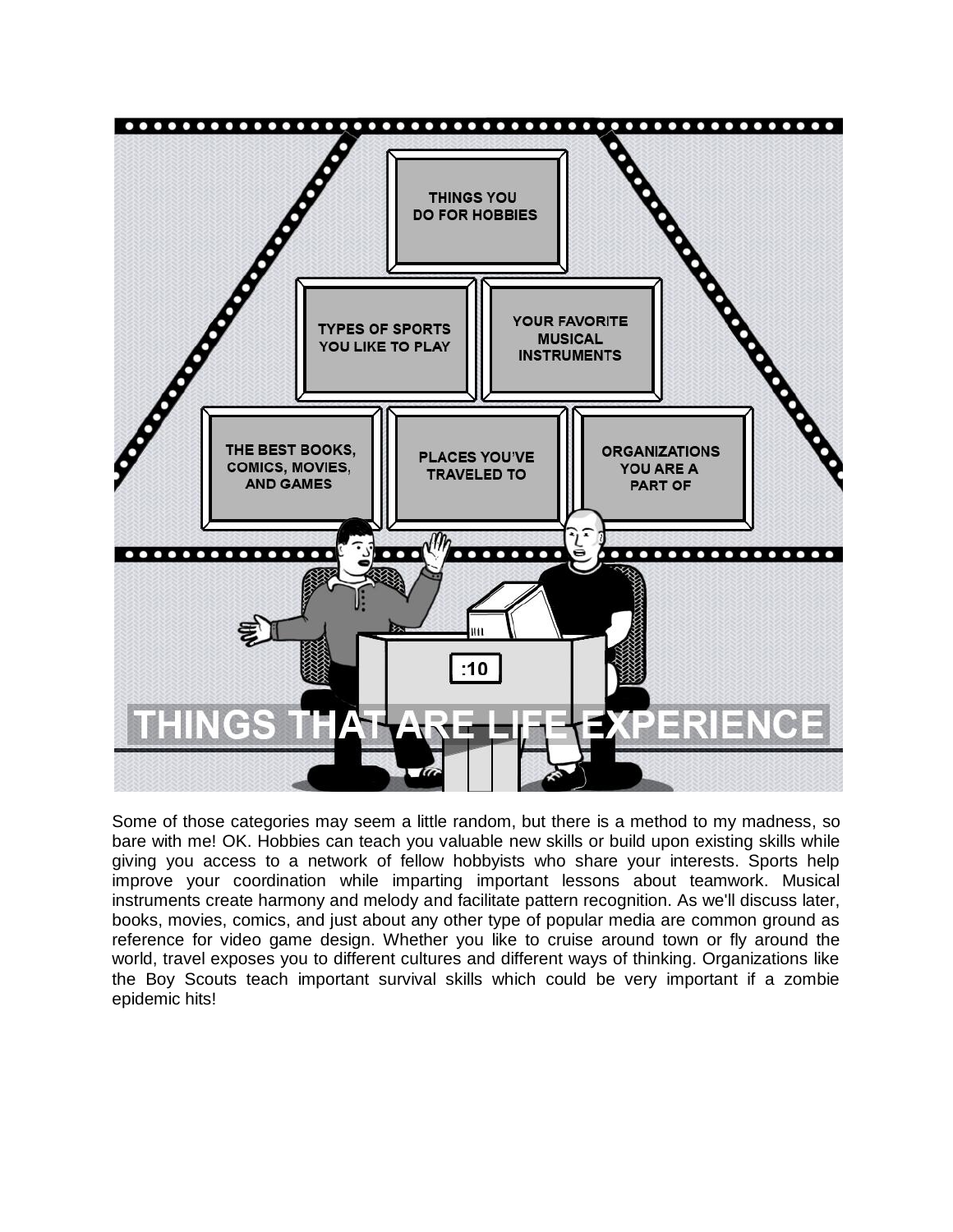So, how about my life experience? It's safe for me to say that everything I did in my life leading up to my career was leading me in that direction whether I realized it or not.

- I was born in South Ruislip, England on the far end of the west-bound Central Line out of London. My Mom was a stylish British lass and my Dad was a strapping Navy dude.
- As a child I traveled all over Europe with my parents and was exposed to many different cultures.
- My Dad read the Lord of the Rings and Narnia books to me every night before I went to sleep.



*2000 A.D. is a weekly anthology that introduced many famous comic characters like Judge Dredd, Rogue Trooper, and Nemesis. The comic was taken over in 2000 by Rebellion Development who got its start as a video game developer with Alien Vs. Predator for the Atari Jaguar!*

- My Nano (English Grandmother) bought me 2000 A.D. comics which exposed me to some of my favorite comic book writers and artists like Alan Moore, Brian Bolland, Garth Ennis, Alan Grant, Dave Gibbons, and Kevin O'Neill. She continued to send me these comics every month even after...
- ...I moved to the United States when my Dad was transferred from South Ruislip to Kingsville, Texas. On my first day of class, I introduced myself as Master Jason Weesner (my private school upbringing) and got laughed at by the entire school (including the teachers).
- Luckily my Dad got transferred again from Texas to Coronado, California where my quaint British accent and slight Texan twang resulted in my entire class laughing.
- My parents took me on long road trips all over the west half of America. I spent many boring hours reading horror comics, science fiction books, and Slurpee cups.
- In 3rd grade I was placed in an experimental class of creative misfits where we wrote a musical about a dragon, learned math by creating three dimensional shapes out of construction paper, and gave our teacher a nervous breakdown.
- My Dad bought an Apple II to do spreadsheets and write the great American novel. He never used it, so I taught myself how to program video games in basic and assembly language.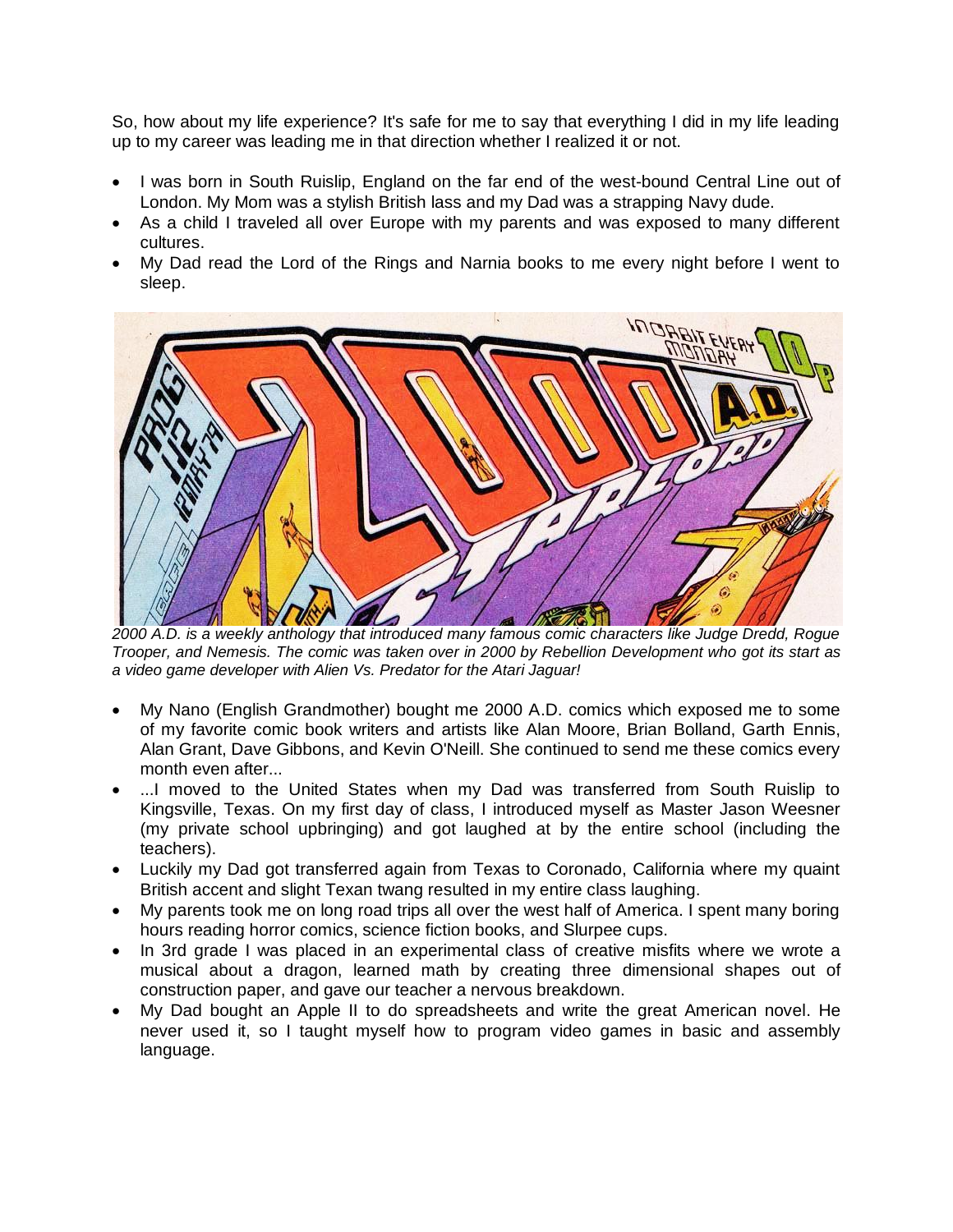- I spent many afternoons in the Coronado movie theater watching horror, science fiction, and obscure Japanese movies: Alien, Star Wars, Message From Space, etc. There were no spoilers<sup>1</sup> back then, so every movie was a complete surprise!
- Coronado was a big beach town, but I was the only pale kid around because I spent most of my free time hanging out in a local arcade called SuperCade. I made friends with the owner who would give me free tokens and show me how he repaired video games and pinballs.



*This isn't Supercade, it's the Sassony Arcade in downtown Los Angeles. Sketchy looking, huh? This is pretty much what they all looked like in the 1970's. Most of them were located next door to bus depots and adult movie theatres! In the 1980's, the arcade scene cleaned up considerably and became more family-oriented.*

Even better, my friend's mother worked as a translator for Sega Gremlin<sup>2</sup> which was located in San Diego. Sometimes after school we would get to go play arcade games in their warehouse.

j

<sup>1</sup> The Empire Strikes Back was the first movie I remember being spoiled when news of Darth Vader's relationship to Luke (no spoilers here!) was accidentally revealed in an interview with David Prowse (who played Darth with James Earl Jones as the voice) and then reported on by a local news program!<br><sup>2</sup> Sega used to be called Sega Gremlin. Gremlin was a San Diego-based arcade manufacturer who merged with

Sega and went on to release a ton of famous arcade games in the US: Frogger, Zaxxon, and Carnival just to name a few! Most of these were licensed from Japanese developers and then localized (translated into English) for US audiences. Sega also ran numerous arcades in shopping malls around San Diego called Sega Centers!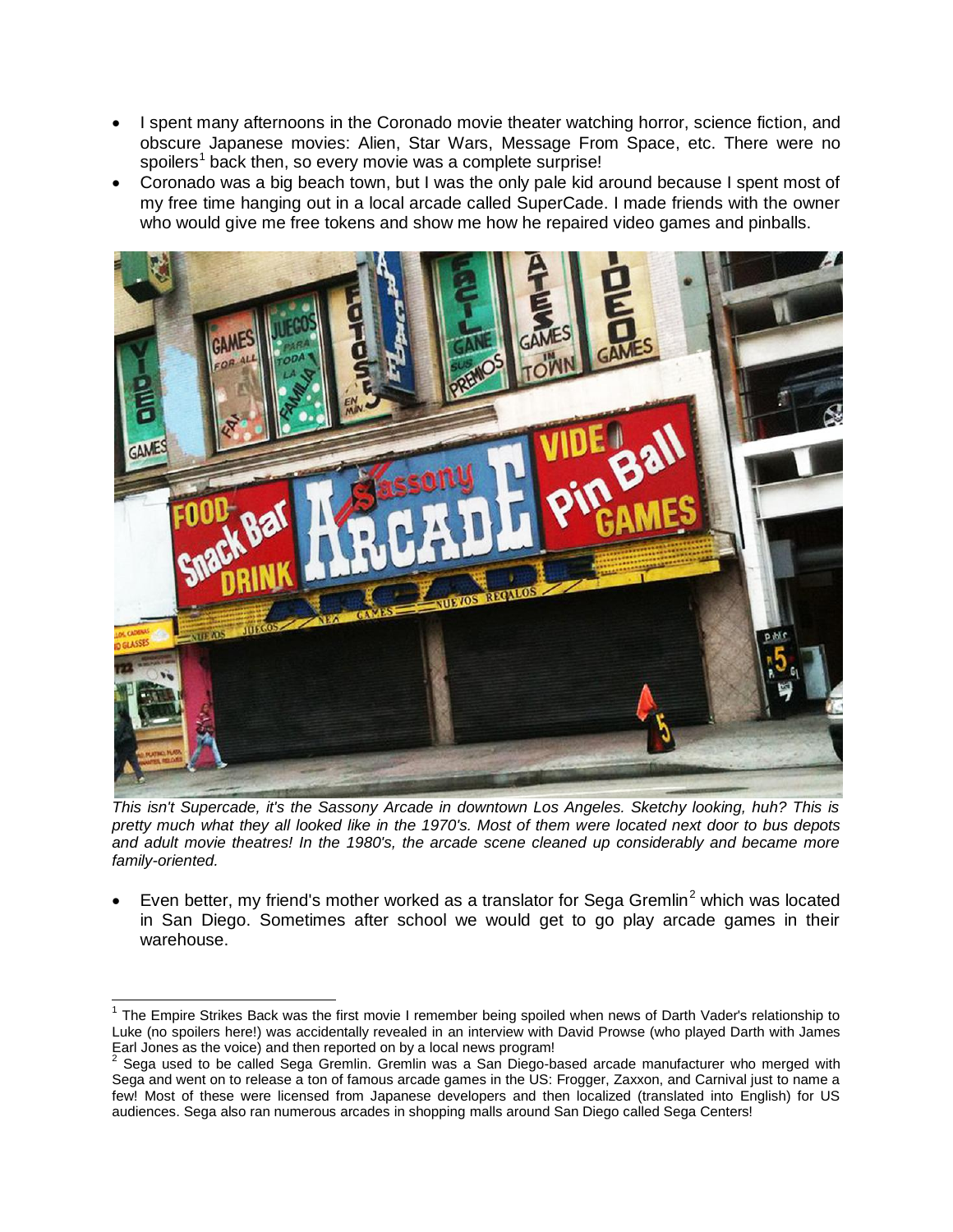- I spent a lot of time playing soccer and a lot more time playing Dungeons & Dragons! I loved being the Dungeon Master; designing campaigns and paper maps.
- I joined the local Boy Scouts, Troop 801, and had lots of adventures where I learned how to canoe, hike with a full pack, use an axe, start a fire with flint, and navigate using the stars.
- I won a local science fair and went to a state science fair where I met some guys who were making games on their Atari 800. When the judges came by to look at my project, I wasn't there because I was off learning how sprites worked on the Atari hardware. The Apple only had lame shape tables which were impossible to use.
- In college, one of my high school friends introduced me to a mutual friend who worked at American Film Technologies; a company that colorized black & white movies and television shows. I went and interviewed at the company and got a job on the graveyard shift.
- At American Film Technologies, I became friends with a girl in the quality assurance department who's boyfriend worked at a small Sega Genesis developer called BlueSky Software. We played pool together after work and he found out that I was a big video game enthusiast. This was definitely a case of being in the right place at the right time!



*This is where I got my foot in the door in the video game industry - Victor's Cocktails at 4365 Convoy St, San Diego, California.*